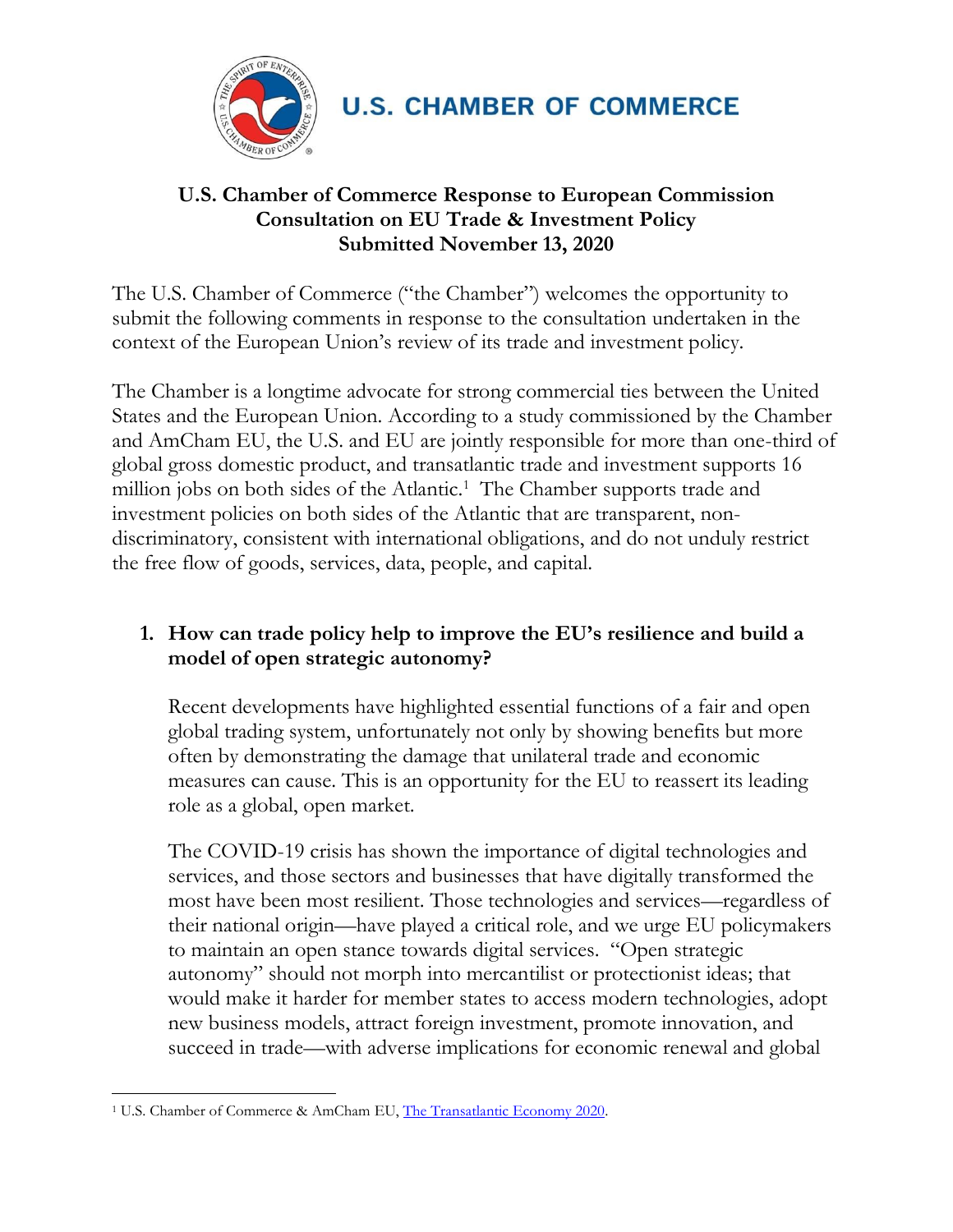competitiveness.

# **2. What initiatives should the EU take – alone or with trading partners – to support businesses, including SME's, to assess risks as well as solidifying and diversifying supply chains?**

The EU should work with allies and other trading partners, including the United States, to enhance supply chain resilience and mitigate risks made evident by the pandemic. To achieve these goals, government and industry should devise a set of tailored risk-based approaches for different classes of products based on careful analysis. Broad brush approaches risk imposing needless costs without actually enhancing resilience.

For some products, stockpiling is key. For personal protective equipment (PPE), for example, the COVID-19 pandemic caused demand to rise 40-fold virtually overnight, leading to widespread shortages. There is no question that these alarming shortages arose from this dramatic surge in demand (as opposed to offshoring of production). Indeed, pandemic preparedness experts have warned for years that governments should establish robust strategic stockpiles, and most governments' efforts to fund and execute these initiatives appear woefully inadequate in hindsight.

For other products, geographic diversity of supply is vital. The vast majority of pharmaceutical products have not suffered shortages during the pandemic, and the share of medicines on the market dependent on a single foreign source is very small. This is attributable to the far-flung nature of global pharmaceutical production chains, which have redundancy built in thanks to multiple, major production centers in different regions of the world. By contrast, supply chains that are largely domestic—such as those relating to production of meat, eggs, and poultry—have suffered much more significant strains.

For yet other goods, bespoke solutions are required. Some lawmakers cite antibiotics as a product where Western nations are worryingly dependent on imports from China (at least for active pharmaceutical ingredients, or API), yet the chief concern here is rising antimicrobial resistance (AMR): Indeed, many products such as penicillin are no longer effective against most infections. The private sector has limited incentive to invest in R&D for new antibiotics because overuse erodes their efficacy, so new incentive systems are needed. U.S. pharmaceutical companies recently announced a new **AMR** Action Fund to invest nearly \$1 billion to ensure a robust and diverse pipeline of new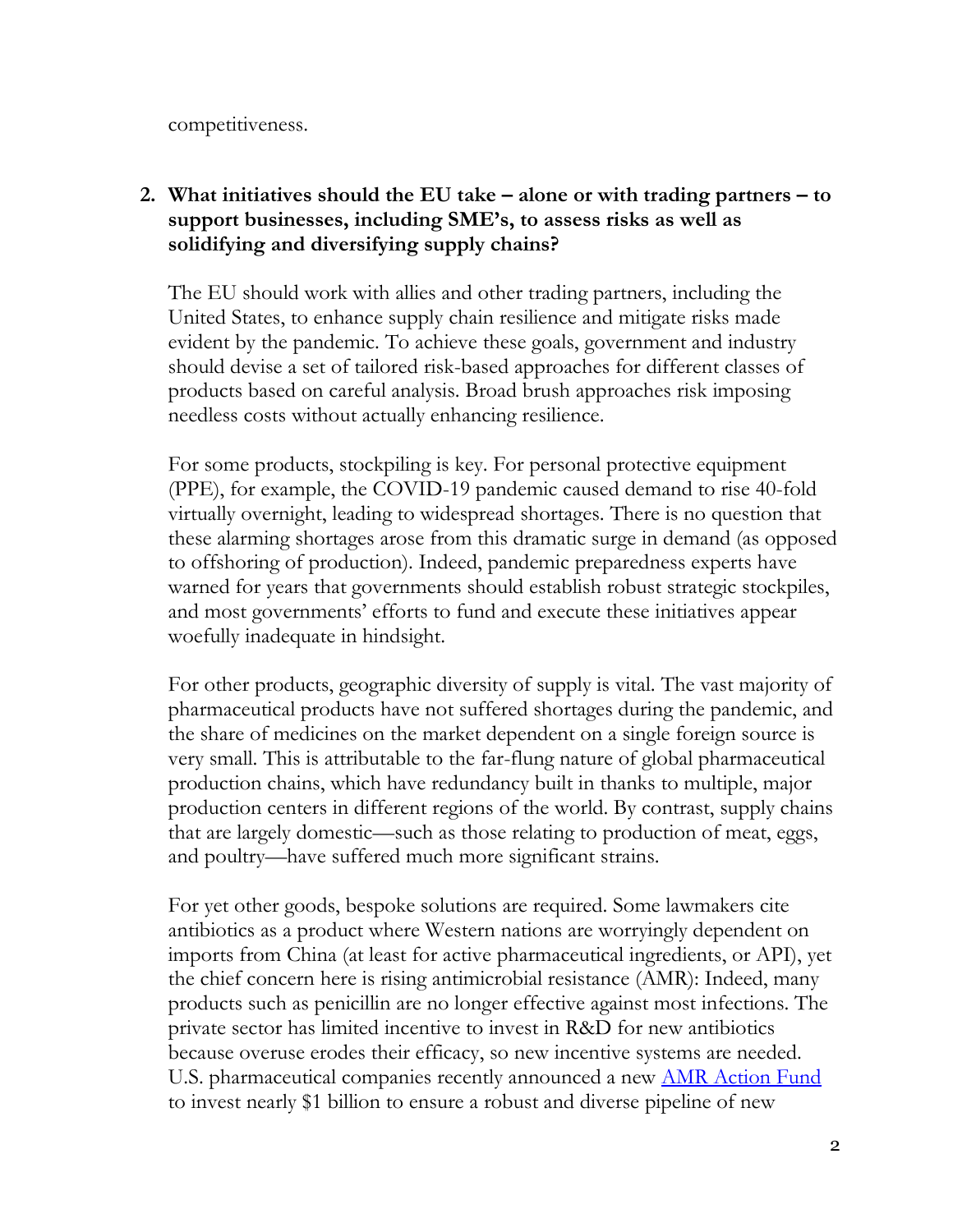medicines to treat drug-resistant infections. More generally, these dynamics illustrate that unique challenges apply in specific sectors.

Just as tailored approaches are needed to address specific goods, countries also should avoid export restrictions, as these do not strengthen supply chains but instead risk limiting access to needed goods and invite retaliation from trading partners.

More broadly, the EU should facilitate cross-border e-commerce by simplifying the VAT system and establishing a mandatory vendor-collection system for ecommerce shipments that would streamline the process for traders and greatly enhance the customer experience.

# **3. How should the multilateral trade framework (WTO) be strengthened to ensure stability, predictability and a rules-based environment for fair and sustainable trade and investment?**

One useful step the EU can take to bolster the WTO is to demonstrate the sincerity of its supportive rhetoric by taking meaningful action to respect its rules and rulings. Unfortunately, WTO rulings against the EU's moratorium on approvals for GMO products or its ban on imports of hormone treated beef produced not compliance but years of delay and continued trade barriers against U.S. farmers and ranchers. The Chamber has also **commented** on the path ahead in the long-running "EC and certain member States — Large Civil Aircraft" dispute.

More recently, several EU member states have adopted or are considering Digital Services Taxes (DST) that represent a straightforward violation of WTO obligations, despite an earlier consensus that the issue called for a solution based on the ongoing multilateral talks at the Organization for Economic Cooperation and Development (OECD). The EU and its member states should abjure these unilateral and discriminatory measures and redouble efforts to secure a multilateral solution.

For the WTO, putting some points on the board is essential. One near-term goal is to secure an agreement on fisheries subsidies, which is the one truly multilateral negotiation now underway in Geneva. Overfishing and depletion of global fish stocks are a widely recognized problem that is made measurably worse by extensive subsidies afforded to fishing fleets worldwide, which have the unfortunate effect of increasing illegal fishing. Negotiations at the WTO for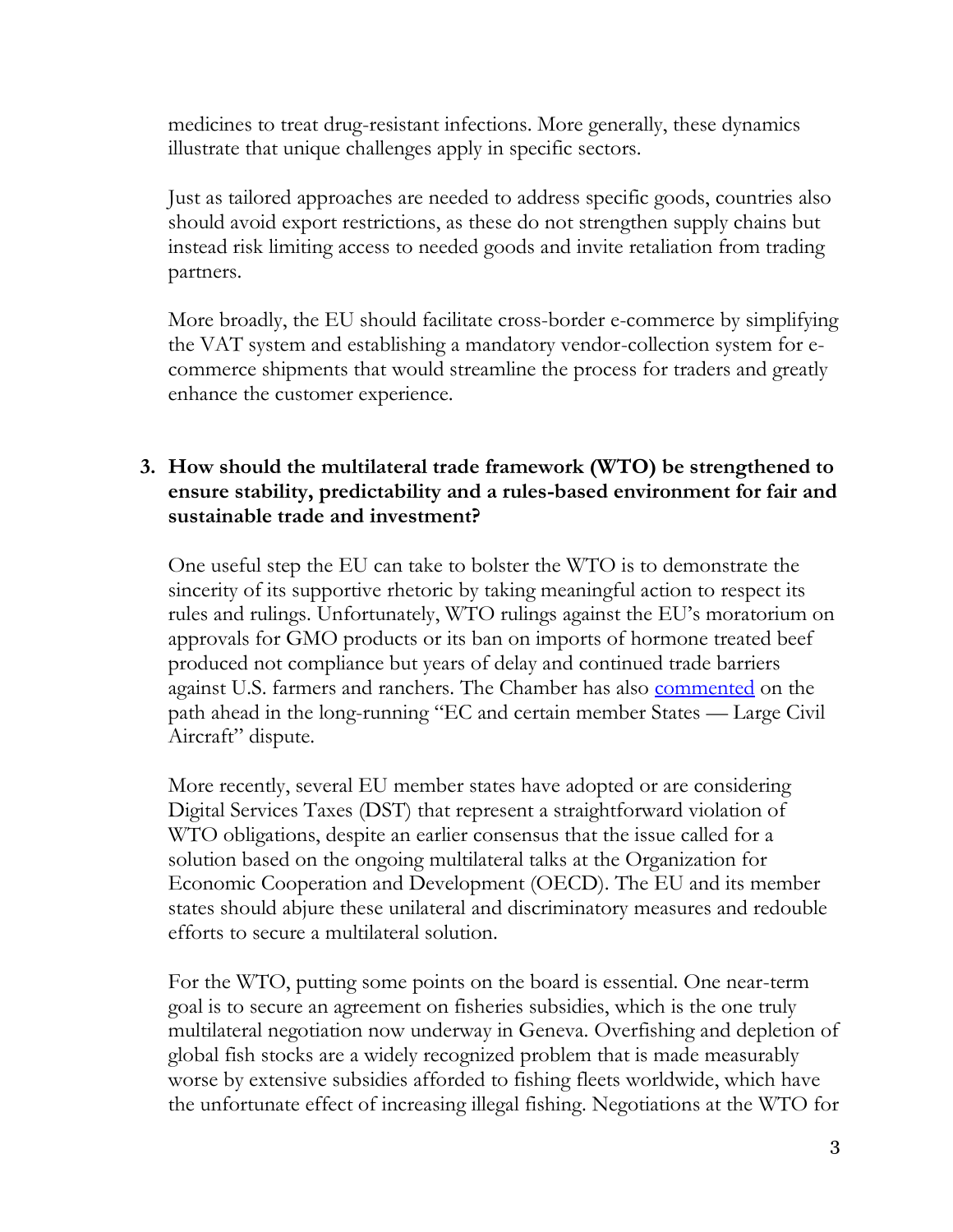a multilateral agreement to limit those subsidies could ameliorate the problem of overfishing and illegal fishing, but talks have dragged on for about two decades. It is rare for the nexus between a possible trade agreement and a specific environmental problem to be so clearly identified and recognized, but converting goodwill into action has proven difficult. The EU should demonstrate its environmental and multilateral bona fides by committing to concluding these negotiations at the next WTO ministerial.

Separately, reviving negotiations to end or reduce tariffs on environmental goods would be a worthy goal. According to the OECD, global trade in environmental goods exceeds \$1 trillion annually. This includes such products as catalytic converters, clean-running turbines, and products to control air pollution and treat wastewater — in sum, technologies that help keep clean the air we breathe, the water we drink, and the land we farm. Despite the obvious benefits of trade in environmental goods, some countries apply tariffs as high as 35% to these goods, discouraging their use. Negotiations at the WTO for a multilateral trade agreement to eliminate tariffs on environmental goods were launched in 2014. At one point, 44 countries representing nearly 90% of global trade in environmental goods were taking part, but the negotiations came to a halt in 2016. The EU should champion the reinvigoration of these plurilateral negotiations or should help develop another approach to eliminate tariffs as broad a list of environmental products, materials and technologies as possible.

Successful conclusion of the ongoing e-commerce negotiations is also important. Among other things, the EU should support strong outcomes to ensure open cross-border data flows while enabling governments to protect personal privacy in the least trade-restrictive manner.

Finally, reviving the WTO's Appellate Body (AB) is imperative. While the Chamber has not supported the Trump Administration's moves to render the AB inoperative, its criticisms about AB overreach and shortcomings in its operations (e.g., missed deadlines) are widely recognized in Geneva as well founded. The Chamber encourages the EU and other parties to continue to engage substantively to find solutions that address these legitimate complaints.

**4. How can we use our broad network of existing FTAs or new FTAs to improve market access for EU exporters and investors, and promote international regulatory cooperation – particularly in relation to digital**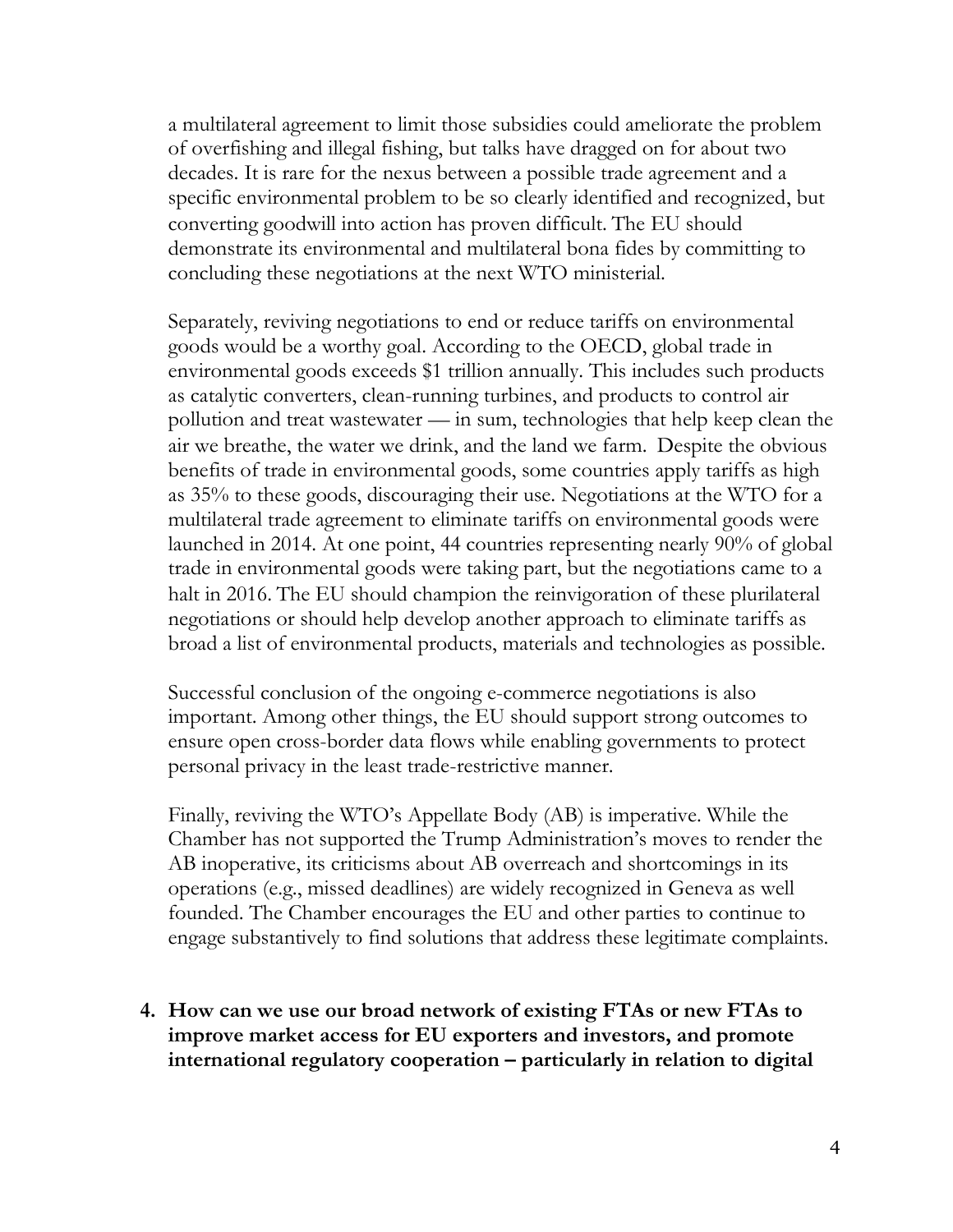### **and green technologies and standards in order to maximize their potential?**

The EU's network of FTAs and similar trade agreements is without peer, and the disciplines afforded are, generally, high quality. From the vantage of the United States, however, the EU is a timid giant when it comes to digital trade, and its lack of ambition in these disciplines is surprising given that no other area has such promise to drive growth and job creation in Europe and elsewhere.

Worldwide, half of all services exports can now be delivered to customers abroad digitally, according to a [report](https://unctad.org/en/PublicationsLibrary/der2019_overview_en.pdf) by UNCTAD. McKinsey [notes](https://www.mckinsey.com/featured-insights/innovation-and-growth/globalization-in-transition-the-future-of-trade-and-value-chains) that this digital trade revolution is one reason why services trade is expanding 60% more rapidly than trade in goods. The United States is doing well in this regard: 63% of its services exports can now be delivered to customers overseas digitally, according to a <u>report</u> by the U.S. International Trade Commission.

But euro for euro, the EU takes the crown. Its extra-EU exports of services, which approach  $f1$  trillion annually, include about  $f550$  billion in services exports that are now or could potentially be delivered digitally to customers abroad. This new frontier for digital trade includes sectors from insurance and financial services to telecommunications, software and computer services, and a host of other business services in which European firms excel.

The EU's digital trade policies do not adequately recognize European businesses' outsized strengths in the digital economy and international trade in services. The EU's approach to disciplines on data flows and data localization reflect this shortcoming, as the Commission continues to propose a counterproductive "self-judging" standard that would find even strict data localization regimes in China and Russia compliant. The EU maintains that a weak standard is necessary to maintain a conditional data transfer regime such as the one included in the *General Data Protection Regulation.* This is in stark contrast to the experience of countries with similar privacy regimes. Japan, for example, has embraced high-standard disciplines in the *U.S.-Japan Digital Trade Agreement* and in the *Comprehensive & Progressive Agreement for Trans-Pacific Partnership,* and sets conditions on cross-border data transfers in the *Act on the Protection of Personal Information*. By adopting policies that do not adequately reflect its formidable strengths in this area, the EU risks allowing other governments to write the rules of trade for the digital era that will cede advantages to firms based elsewhere.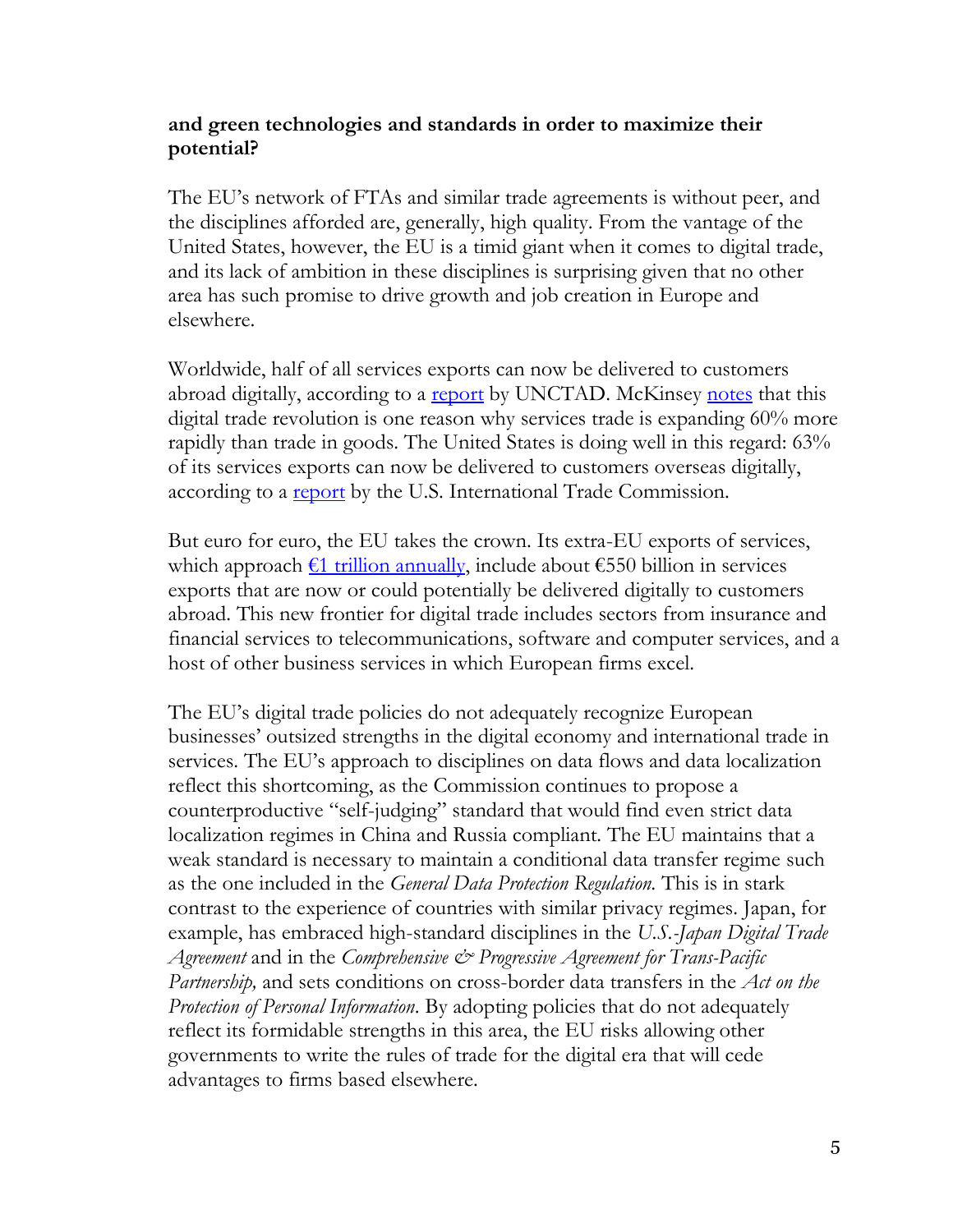It is also essential for all EU FTAs to include high standard intellectual property provisions. The EU continues to play a leadership role in promoting the economic benefits of intellectual property rights (IPR) protection in multilateral fora such as the WTO TRIPS Council, and the EU itself is, of course, a world leader in this area<sup>2</sup>. Yet this core strength is rarely a major focus of European trade policy, and indeed it appears IPR is often treated as an afterthought, including in some of the EU's newest and most advanced trade agreements, such as with Mercosur. Moving forward, the EU should negotiate and expect a higher level of intellectual property protection from its trading partners.

That said, we remain very concerned by reports that the European Parliament is promoting an expanded trade sanctions regime that could include the targeting of companies' intellectual property. Such an approach, if adopted, would clearly communicate that the EU does not value IP and other property rights, and would invite other countries to threaten IP rights and thereby undermine the significant economic benefits that they engender.

Finally, it bears noting that negotiated agreements are only as effective as the enforcement of their terms. Consistent engagement to ensure that trading partners fulfill their commitments — and a willingness to respond to stakeholder concerns about implementation — are vitally important.

# **5. With which partners and regions should the EU prioritize its engagement?**

As noted, the EU's network of FTAs and other trade agreements is so extensive that the United States is one of the only major economies with whom the EU has no broad trade agreement. This is incongruous. The Chamber has been critical of the U.S. application of Sec. 232 tariffs on steel and aluminum from the EU and the threat to apply such tariffs on autos and auto parts, and we advocate for their swift removal and for additional efforts to overcome transatlantic trade disputes. At the same time, we continue to urge the EU also to make new efforts to reset the transatlantic commercial relationship.

At the negotiating table, the EU approach to the United States in transatlantic trade talks on agriculture and procurement provide examples of areas where new thinking in Brussels would be helpful. The EU showed a willingness to

<sup>&</sup>lt;sup>2</sup> U.S. Chamber International IP Index - <https://www.uschamber.com/report/2020-international-ip-index>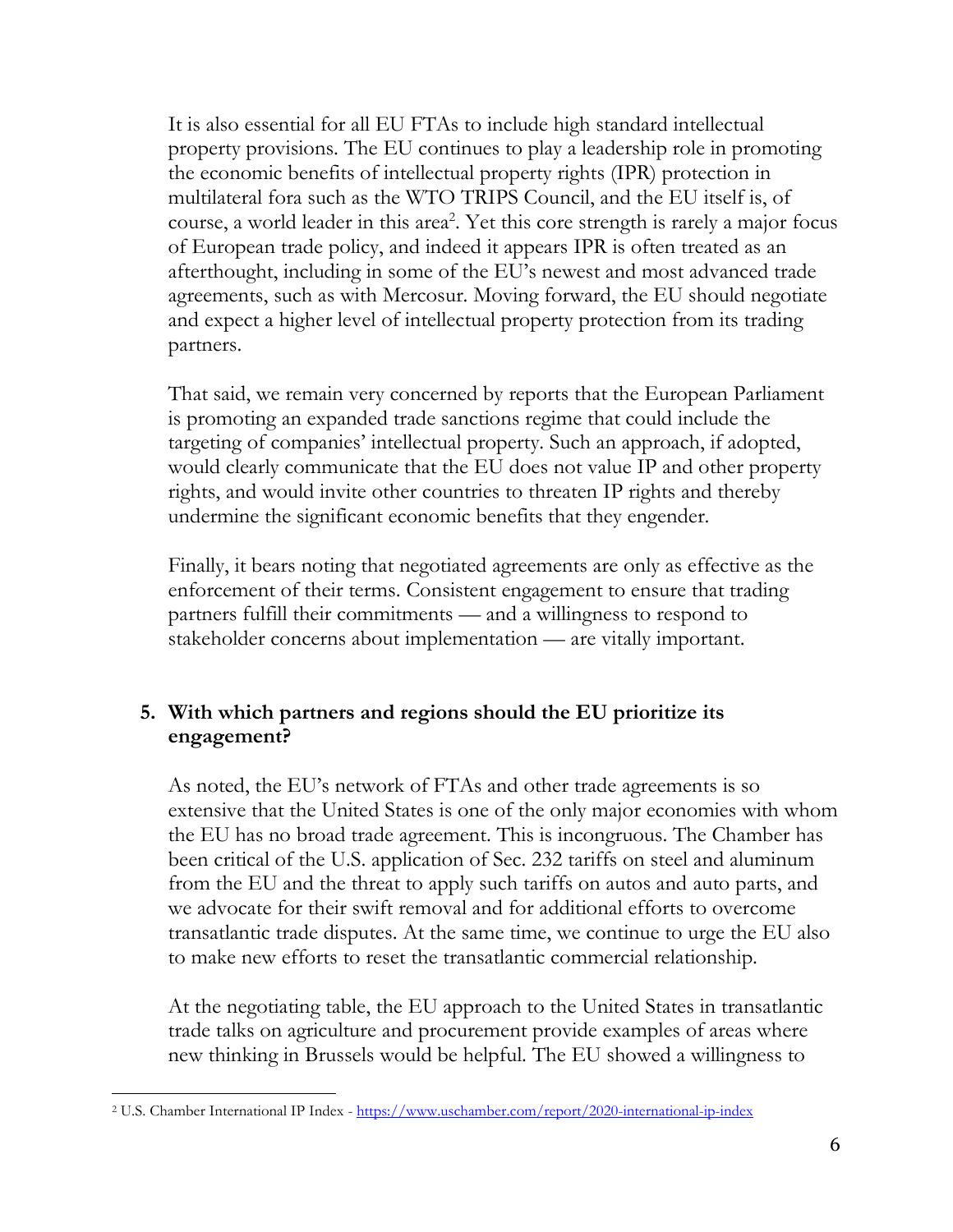enter into a trade pact with the agricultural powerhouse of Mercosur—as well as Canada, Japan, and Mexico—but not the United States. At the same time, U.S. agricultural products face significant trade barriers in the EU. U.S. farm exports to Canada are nearly twice as large, even though EU citizens outnumber Canadians by 13 to 1. Japan, with its notoriously high agricultural tariffs and much smaller population, makes agricultural purchases from the United States that are nearly equal to those of the EU.

Surprisingly, EU officials tie agriculture to procurement, insisting that the United States must agree to further open its government procurement markets as part of such a deal. However, the United States has already opened a huge swath of its government procurement markets to European companies through the WTO Government Procurement Agreement (GPA). Under this agreement, EU-based companies are free to bid on more than \$800 billion in government [procurement opportunities](https://www.gao.gov/assets/690/682663.pdf) on an equal footing with U.S. firms. These opportunities apply to a large share of U.S. federal government procurements and procurements made by [40 state governments.](https://trade.djaghe.com/?p=771)

The GPA was expanded substantially just five years ago (2014), and the United States and the EU were the major players in that negotiation. While the GPA doesn't cover every federal government agency or every state government, U.S. commitments cover a universe of procurement opportunities that is *more than twice as large* as those opened up by the EU and its member states, according to a [2017 GAO report](https://www.gao.gov/assets/690/682663.pdf). Against that backdrop, the EU's linkage of agriculture to procurement makes little sense and underscores the need for new thinking.

#### **6. How can trade policy support the European renewed industrial policy?**

Historically, protectionist barriers such as tariffs have been a principal tool of industrial policy. Yet the record of such measures is extremely poor, and the notion that a large, generally open, and trade-dependent economy such as that of the EU should raise new tariff barriers to foster "infant industries" or protect existing ones is highly questionable. Today, large exporting firms in the EU are among those offering their employees high wages and benefits, but it is notable that such firms tend to be highly import reliant as well. Further, high tariffs tend to be associated with favoritism and crony capitalism that entrenches large, well-connected firms while putting smaller businesses at a disadvantage. While the COVID-19 pandemic has indeed made clear that new public policies are required to address specific market failures such as PPE shortages, protectionism is too blunt an instrument to be particularly helpful in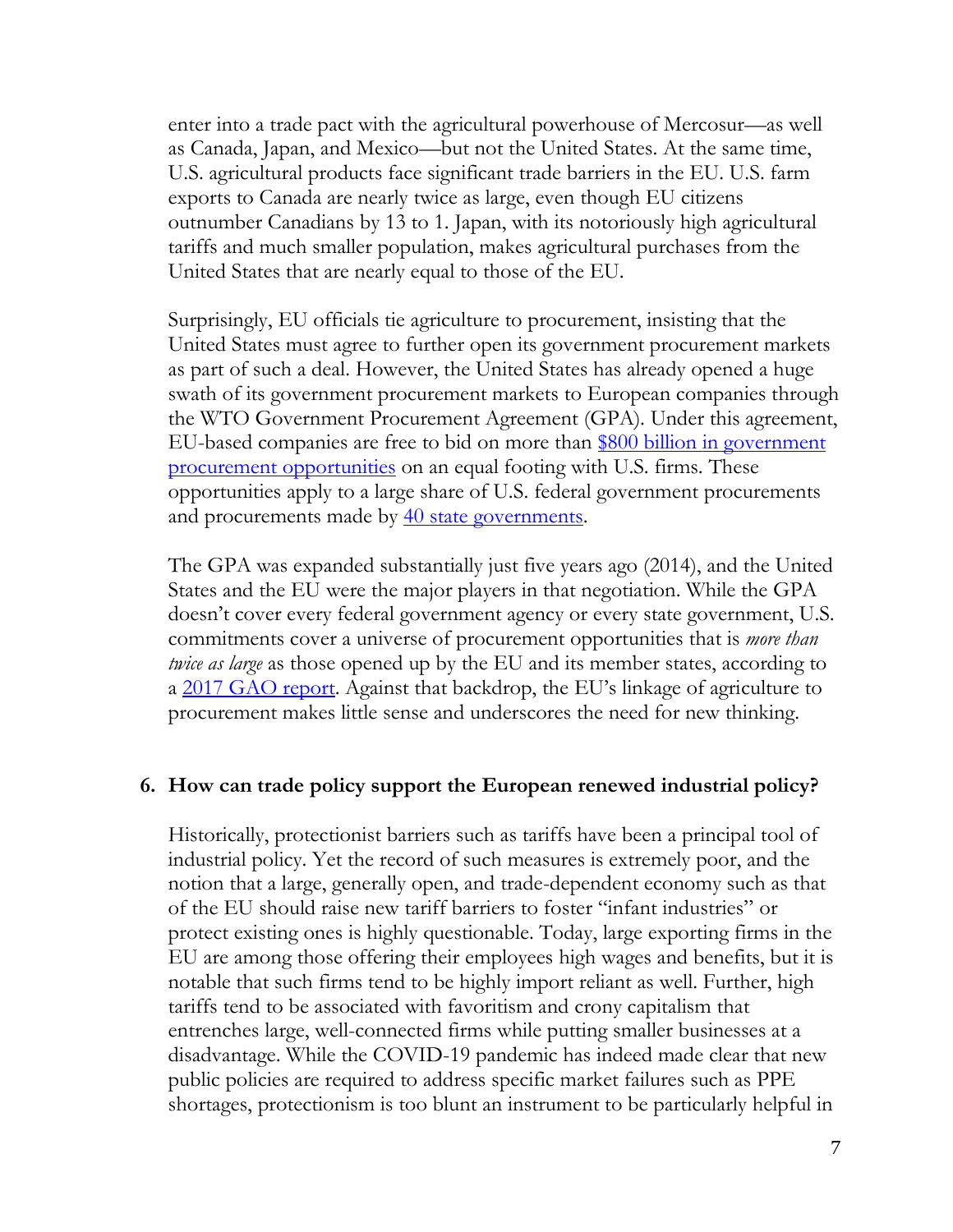providing general solutions.

In addition to encouraging inward investment, the EU should also pursue ambitious trade facilitation measures with global partners that build on the latest technological developments and take advantage of the extraordinary rise of e-commerce. Promoting modern customs chapters in FTAs will help facilitate EU exporters' ability to access foreign markets. The EU also should prioritize the liberalization of trade in services in FTAs, specifically with regards to transportation and logistics, which will help maintain the efficient functioning of supply chains.

# **7. What more can be done to help SMEs benefit from the opportunities of international trade and investment? Where do they have specific needs or particular challenges that could be addressed by trade and investment policy measures and support?**

While some critics argue that trade principally benefits large multinationals, the truth could hardly be more different. Trade agreements require foreign governments to eliminate the tariffs that too often shut out exports ranging from apples to zucchini and airplanes to x-ray equipment. These tariffs may be small change to multinationals, but they are a big deal to small businesses. Also, multinationals can rejigger their supply chains and shift some parts of their production to other countries to route around tariff walls—which small businesses cannot do.

The Organization for Economic Co-Operation and Development (OECD) has [demonstrated](https://www.oecd-ilibrary.org/trade/helping-smes-internationalise-through-trade-facilitation_2050e6b0-en) that while trade facilitation provides benefits to all businesses, it benefits micro-, small and medium- sized enterprises (MSMEs) the most by reducing fixed and variable costs. These improvements help MSMEs become importers and exporters, and also helps those MSMEs that already engage in trade to boost their sales.

Trade agreements should also prioritize measures to benefit micro-, small, and medium-sized firms by including measures to:

- Cut red tape and make customs procedures in foreign ports more efficient and transparent;
- Require fair and transparent regulatory procedures for the development of product and technical standards;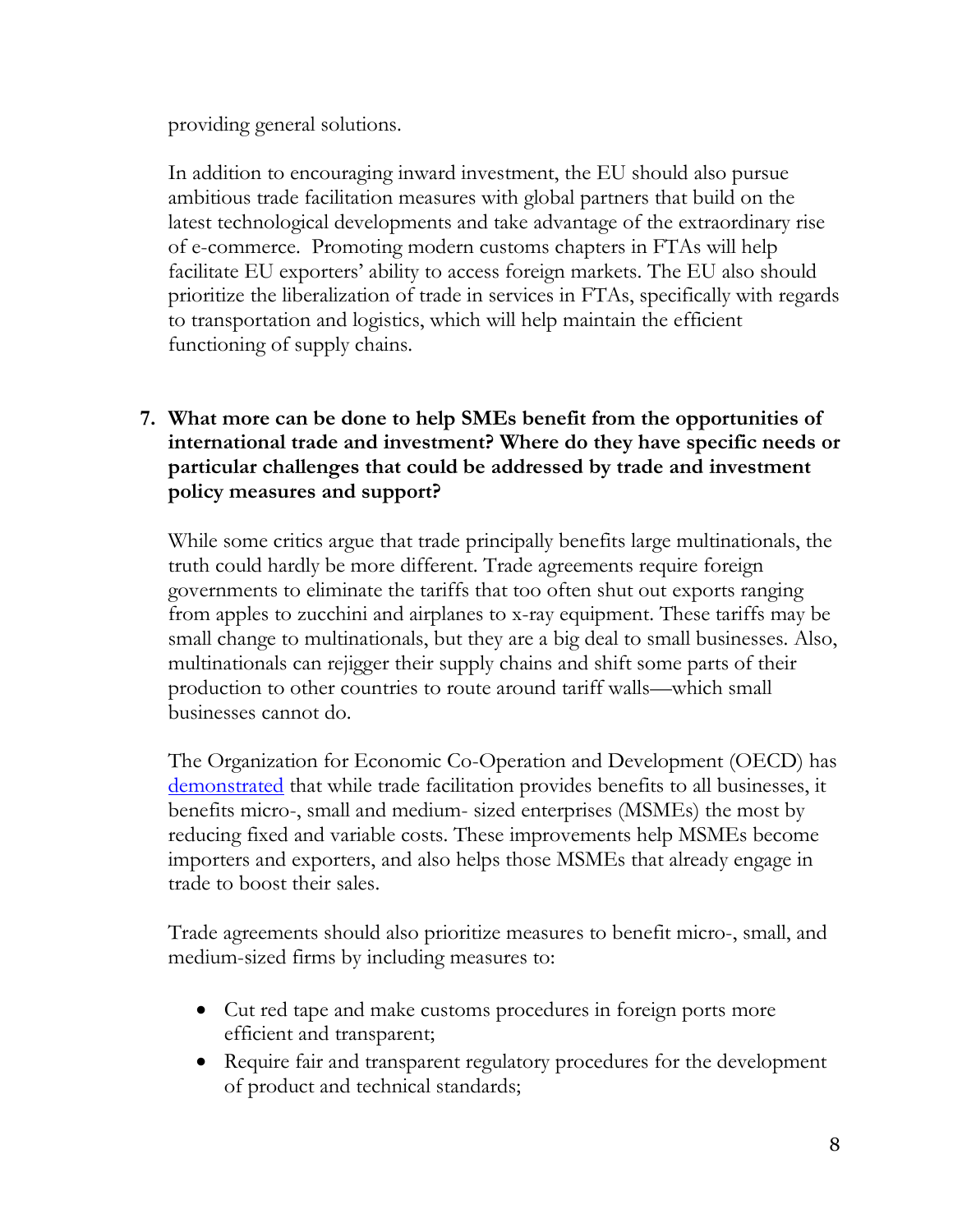- Avoid duplicative testing and certification requirements;
- Boost the potential of e-commerce to allow thousands of smaller firms to easily reach foreign customers through online portals;
- Promote paperless trading by allowing electronic authentication and signatures;
- Make it easier for businesses to search, register, and protect intellectual property; and
- Criminalize bribery and the theft of trade secrets while ensuring transparency in bids for foreign bidding for government contracts.

The EU also should work with its counterparts to build on the WTO Trade Facilitation Agreement. Finally, the EU should increase its *de minimis* duty level. As per the OECD, this would enable border agencies to manage expanding workloads and avoid delays and would enable MSMEs to reach more customers around the world.

### **8. How can trade policy facilitate the transition to a greener, fairer and more responsible economy at home and abroad? How can trade policy further promote the UN Sustainable Development Goals (SDGs)? How should implementation and enforcement support these objectives?**

Trade can be an engine of sustainable growth. The competition and choice that trade delivers need to integrate science-based environmental practices in ways that allows sustainable goods to reach the consumer and command a fair price that reflects the higher environmental quality of the good. Our response to question 3 above—addressing WTO negotiations on fisheries subsidies and a possible environmental goods agreement—is relevant here as well. In addition, we offer the following:

*Remanufactured Goods:* The value embodied in capital goods and other products must be retained in productive use in order to reduce the environmental costs of material inputs. Remanufacturing, refurbishing, remaking and recycling are well recognized methods of value retention. Companies should be allowed to compete internationally based on their life cycle product management. Specifically, remanufacturing helps reduce owning and operating costs by providing quality components and equipment at a fraction of the cost of a new product, and it also reduces waste and minimizes the need for raw materials. Such products have a life expectancy similar to a new product. Countries should open their borders to trade in remanufactured parts and products as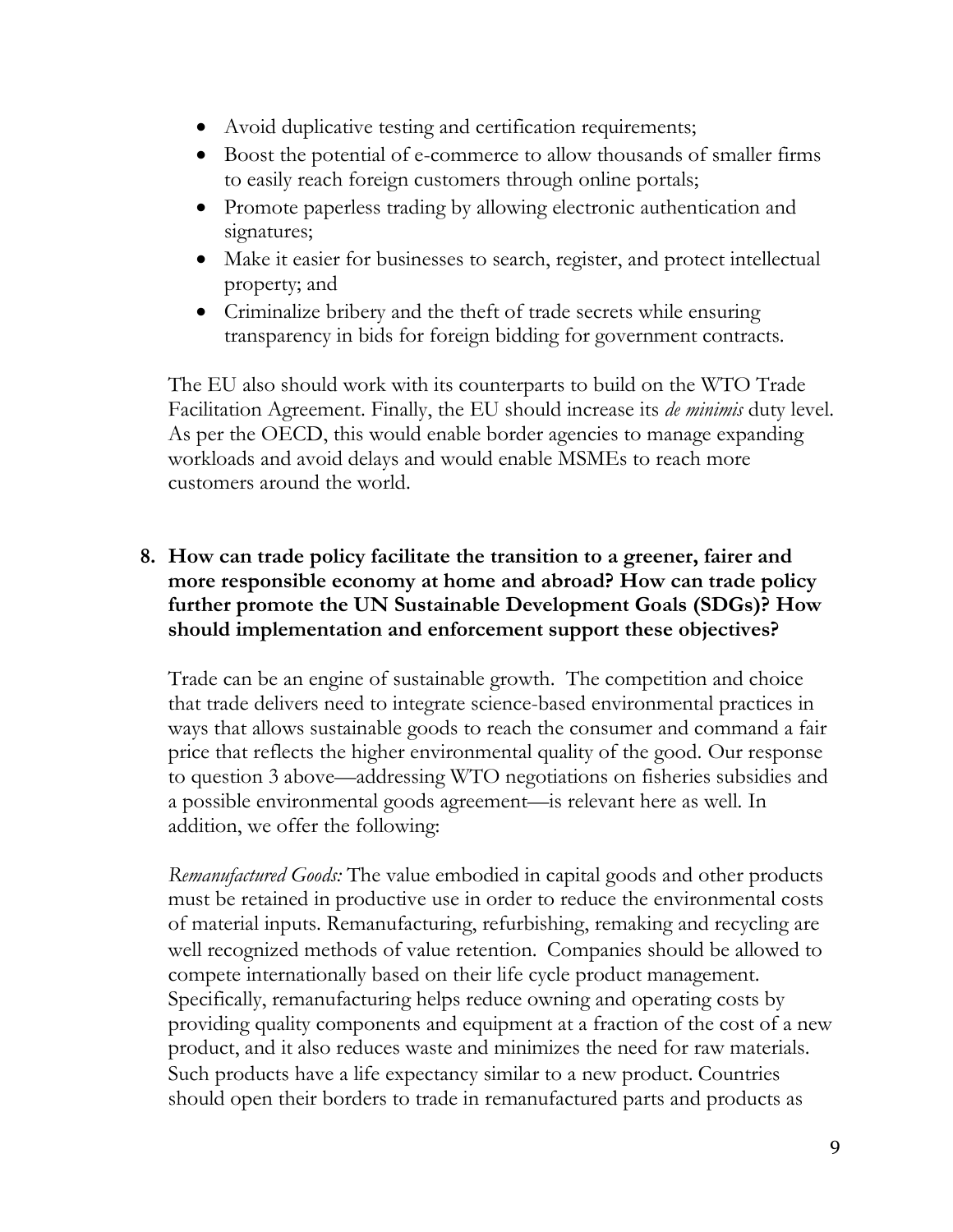well as ancillary services, including maintenance and training. New trade agreements such as the USMCA include commitments to ensure nondiscriminatory market access for remanufactured products that should be adopted worldwide as a direct and tangible support to sustainability. Countries should promote efficient and streamlined regulatory approvals for innovative products made with recycled materials.

# **9. How can trade policy help to foster more responsible business conduct? What role should trade policy play in promoting transparent, responsible and sustainable supply chains?**

Like EU trade agreements, recent U.S. trade agreements have included anticorruption chapters (e.g., USMCA and the trade protocol recently agreed by the United States and Brazil). These chapters serve as a useful reference point, and officials would do well to examine the existing body of work internationally to identify best practices. In addition, these agreements include transparency requirements to post online all procurement opportunities to tamp down on cronyism and provide taxpayers with better value.

In addition to supporting these anti-corruption measures in trade agreements, the Chamber has advocated for additional countries to approve and effectively implement the OECD Anti-Bribery Convention. Including commitments relating to that convention in EU trade agreements would broaden support for this multilateral instrument.

On supply chains, our response to Question 2 above is partly relevant here as well: Careful analysis and a tailored approach to different products is needed before taking public policy measures that will interrupt or impose new costs on supply chains.

## **10. How can digital trade rules benefit EU businesses, including SMEs? How could the digital transition, within the EU but also in developing country trade partners, be supported by trade policy, in particular when it comes to key digital technologies and major developments (e.g. block chain, artificial intelligence, big data flows)?**

By lowering transaction costs, the digital economy has opened up countless opportunities for businesses of all sizes to connect with customers and clients, whether they are across town or across continents. As the COVID-19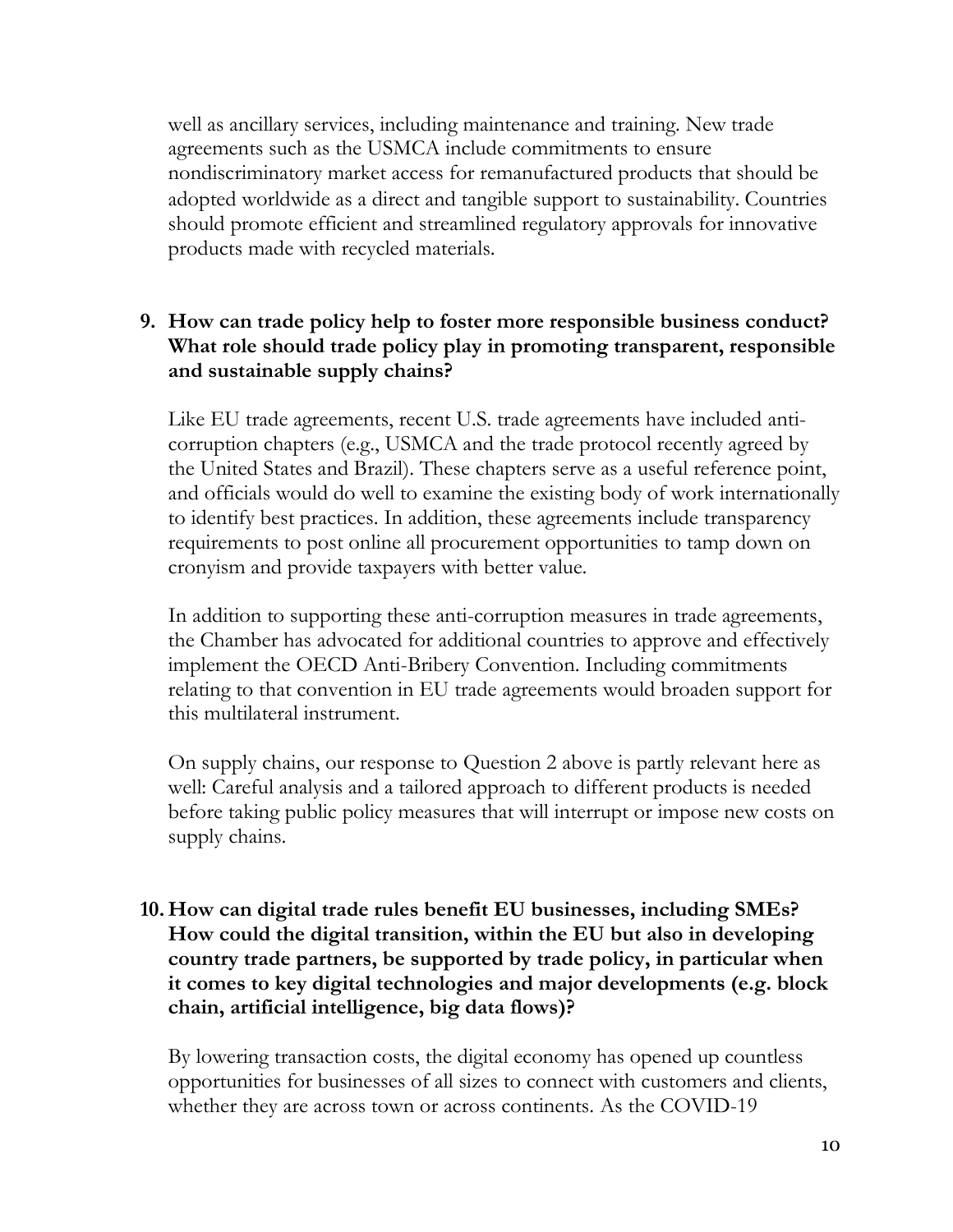pandemic has made clear, our economies are increasingly reliant on digital services for connectivity, communication, innovation, and commerce. The EU should ensure that its trade policy enables European citizens and companies to take advantage of the many benefits of the growing global digital economy. We encourage the Commission to embrace high-standard provisions on digital trade, such as those outlined in the *United States-Mexico-Canada Agreement* and the *United States-Japan Digital Trade Agreement* to address trade barriers to European exports abroad. If replicated in the EU's bilateral agreements and at the WTO's Joint Statement Initiative, these provisions will effectively address protectionist policies such as data localization.

We welcome the Commission's well-founded attention to integrating its own Digital Single Market among the EU27. This should include a focus on providing high-speed internet access for all Europeans along with developing citizens' digital skills. In light of a fast-changing global economy, the EU must avoid an overly prescriptive regulatory approach for emerging technologies, including artificial intelligence—or risk losing its competitive edge. Similarly, EU policy should encourage voluntary data sharing, including between business and governments, without mandating it, since the latter would undermine legitimate intellectual property rights. As the EU considers its future regulatory framework for emerging technologies, including Artificial Intelligence, it should work closely in concert with other like-minded democratic countries, including the United States. This will help minimize any unnecessary and unintended regulatory barriers to trade and investment and will encourage shared economic competitiveness and innovation.

Furthermore to ensure the future competitiveness of European industry—and maintain the EU's attractiveness as a destination for foreign direct investment—it is essential that companies' ability to transmit personal data across border is maintained, as outlined in the *General Data Protection Regulation*. As part of its digital trade agenda, the Commission should endeavor to finalize additional data adequacy agreements with global partners, including with the United Kingdom and revising and updating its agreement with the United States in the aftermath of the recent *Schrems II* decision of the European Court of Justice.

We also encourage the Commission to continue working with the United States and other like-minded partners to maintain the ongoing prohibition on the imposition of customs duties on electronic transmissions.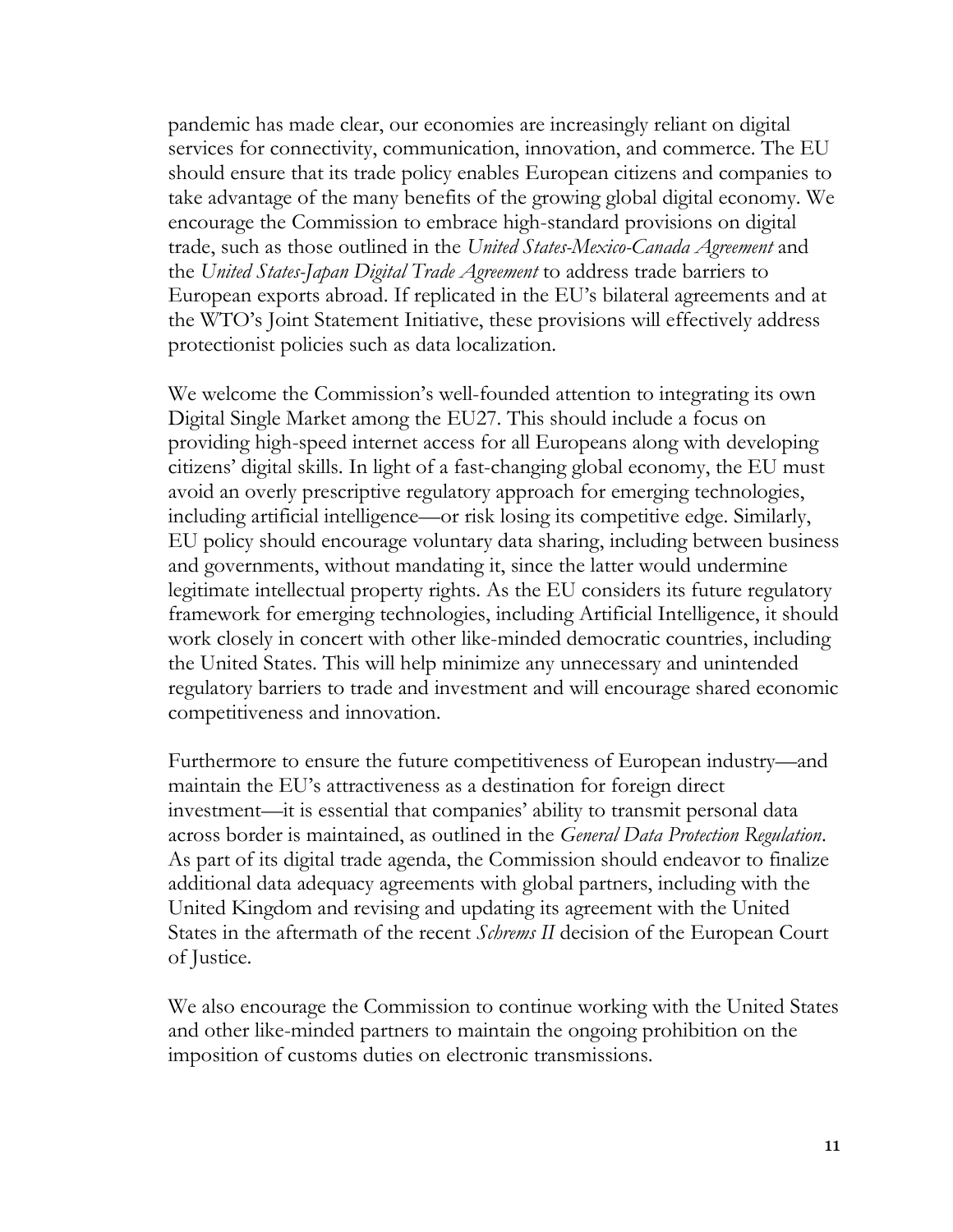**11. What are the biggest barriers and opportunities for European businesses engaging in digital trade in third countries or for consumers when engaging in e-commerce? How important are the international transfers of data for EU business activity?**

Globally, it is essential that the EU play a helpful role in advancing the e-Commerce negotiations at the WTO, taking into account the large and growing share of trade that is digitally enabled. Further, the EU should take an ambitious approach to digital trade disciplines with its own future trade agreements, including a focus on enabling the free flow of data for companies across all sectors.

Quite simply, it is impossible to conduct business in today's globalized economy without the ability to swiftly and securely move data across borders. This is as true for advanced manufacturers as it is for innovative biotechnology firms or telecommunications providers. European companies face major challenges from countries like China, Russia, and India which impose draconian data localization requirements that undermine global interconnectivity and impose significant and duplicative compliance costs. The need to run separate data centers in disparate markets also is an environmentally unsustainable solution. The EU should resist calls for all data to remain in Europe for storage and processing. European moves in that direction surely would result in a "race to localize" data globally, undermining European companies' ability to do business globally.

EU trade policy should focus on assuring the ability of personal data to flow across borders. In the aftermath of the recent *Schrems II* decision by the European Court of Justice, instruments provided by the EU's *General Data Protection Regulation* for international data transfers face substantial legal uncertainty which must be addressed. The Commission should work urgently with its international counterparts, including the United States, to provide companies legal certainty that the methods they use to transfer personal data from Europe will be protected.

**12.In addition to existing instruments, such as trade defense, how should the EU address coercive, distortive and unfair trading practices by third countries? Should existing instruments be further improved or additional instruments be considered?**